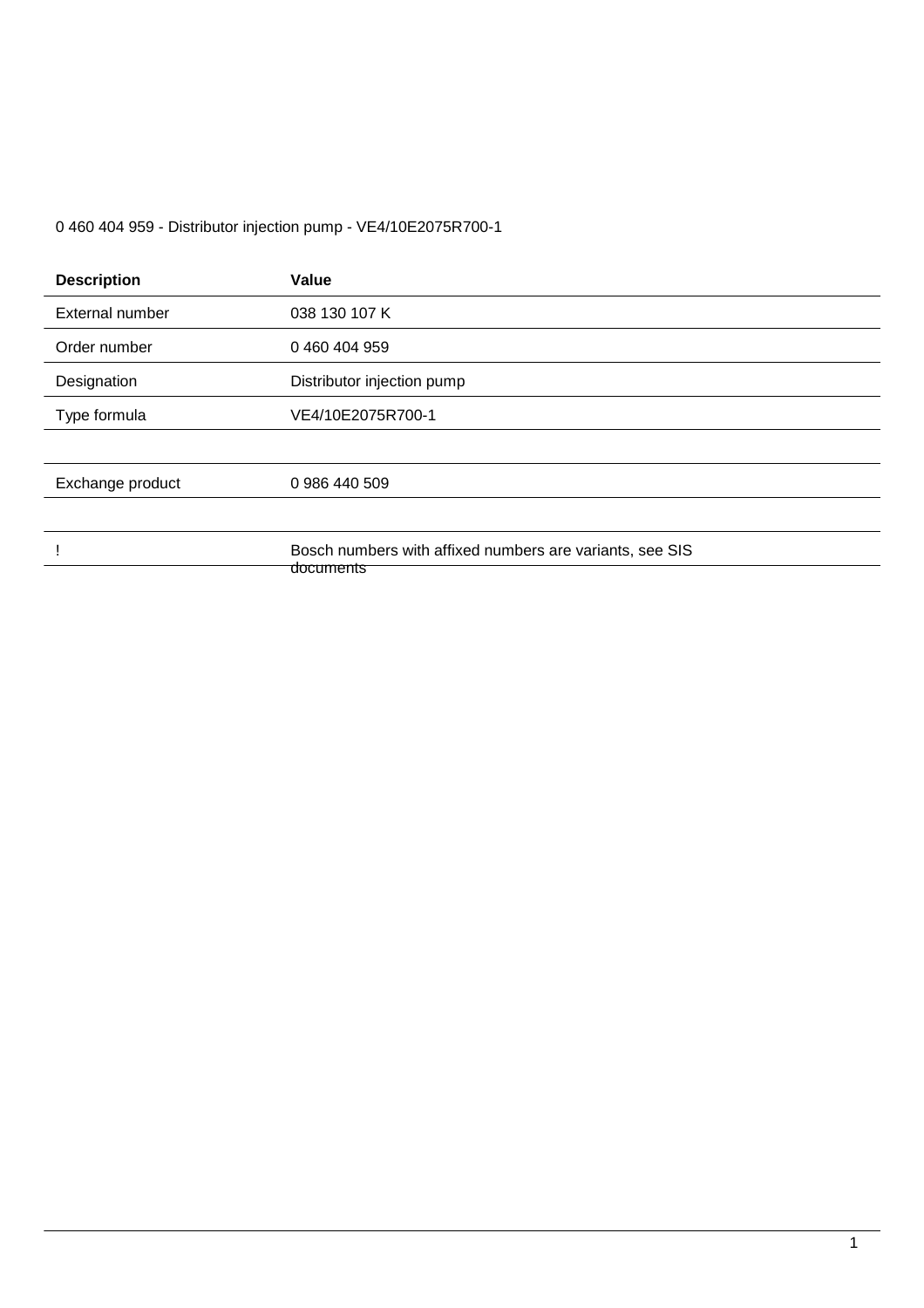

| <b>Position</b> | Order number  | Info |   | <b>Quantity Designation</b> |
|-----------------|---------------|------|---|-----------------------------|
| 3               | 2 460 283 001 | A    |   | <b>SHAFT SEALING RING</b>   |
| $\overline{7}$  | 1 467 030 308 | A    |   | <b>SUPPLY PUMP</b>          |
| 9               | 1 460 134 317 | B    | 1 | <b>SUPPORT RING</b>         |
| 10              | 1 463 429 300 | B    | 2 | <b>TORX FLAT-HEAD SCREW</b> |
| 12 <sup>°</sup> | 2 466 100 029 | B    | 1 | DRIVE SHAFT                 |
| 13              | 1 460 023 302 | В    |   | <b>WOODRUFF KEY</b>         |
| 17              | 2 460 113 002 | B    |   | <b>SLIDING DISK</b>         |
| 20              | 2 460 232 030 | В    |   | <b>ROLLER RING</b>          |
| 21              | 2 463 100 002 | B    | 4 | <b>BEARING PIN</b>          |
| 22              | 2 460 300 005 | B    | 4 | <b>ROLLER</b>               |
| 23              | 2 460 120 013 | B    | 4 | <b>FRICTION WASHER</b>      |
| 24              | 2 463 103 004 | B    | 1 | <b>ADJUSTING PIN</b>        |
| 25              | 1 463 120 359 | B    |   | <b>RETAINING PIN</b>        |
| 26              | 2 461 310 001 | B    |   | <b>RETAINING BRACKET</b>    |
| 27              | 2 460 140 021 | B    |   | <b>CROSS DISK</b>           |
| 29              | 2 466 110 110 | A    |   | <b>CAM PLATE</b>            |
|                 |               |      |   |                             |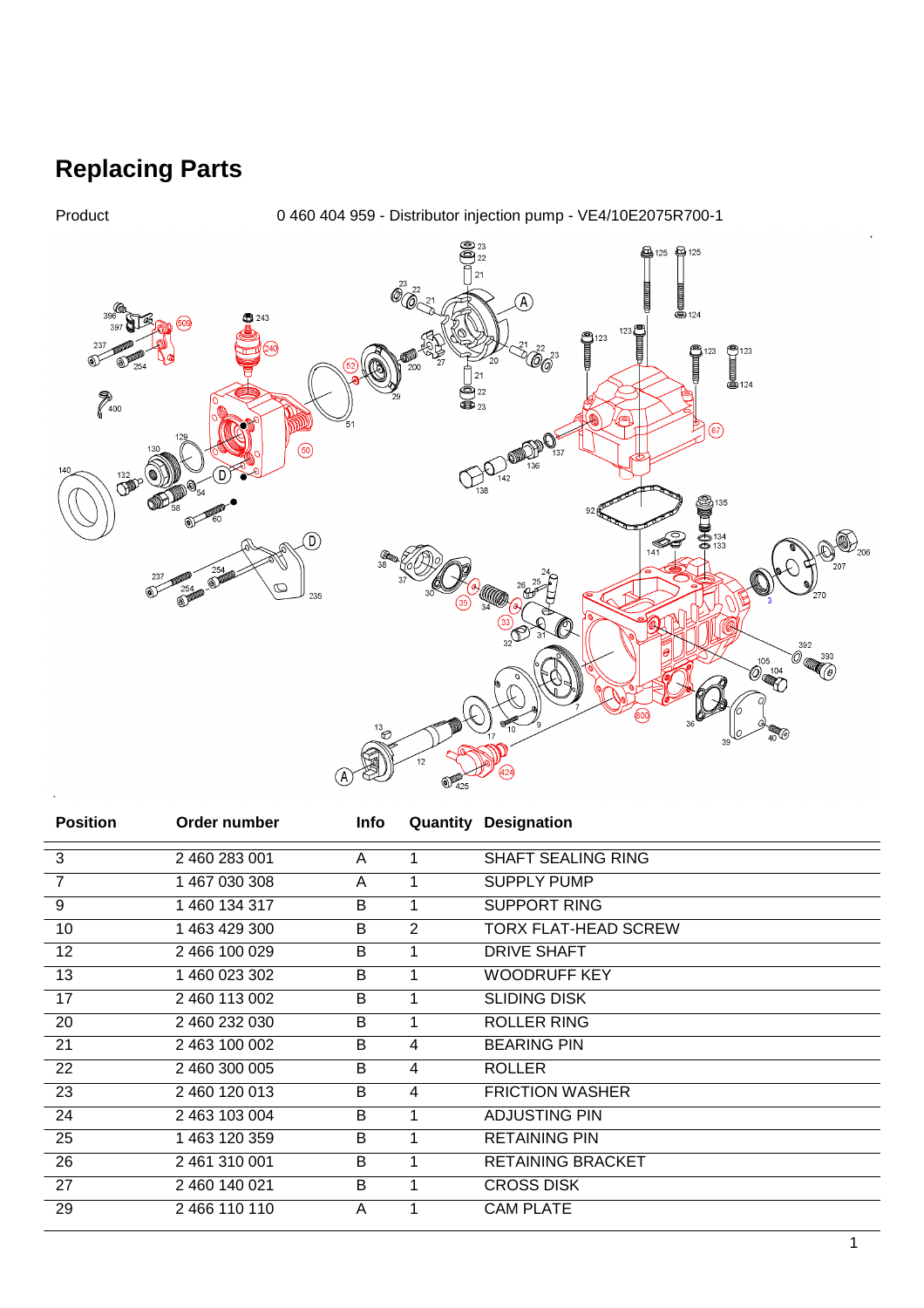0 460 404 959 - Distributor injection pump - VE4/10E2075R700-1 11:50:29 AM

| 30  | 1 461 074 328 | A | 1              | <b>SEALING PLATE</b>                  |
|-----|---------------|---|----------------|---------------------------------------|
| 31  | 2 463 104 050 | B | 1              | TIMING-DEVICE PISTON                  |
| 32  | 1 463 218 312 | B | 1              | <b>SLIDING PIECE</b>                  |
| 33  | 1 460 100 902 | B | $\mathbf{2}$   | <b>SELECTION GROUP SHIM RING</b>      |
| 34  | 1464619938    | A | 1              | <b>COMPRESSION SPRING</b>             |
| 35  | 1 460 100 902 | В | 1              | <b>SELECTION GROUP SHIM RING</b>      |
| 36  | 1 461 038 319 | B | 1              | <b>SEALING PLATE</b>                  |
| 37  | 1 465 530 903 | B | 1              | <b>CLOSING COVER</b>                  |
| 38  | 1 463 414 344 | B | $\overline{2}$ | <b>TORX FILLISTER SCREW</b>           |
| 39  | 2 461 038 019 | B | 1              | <b>COVER PLATE</b>                    |
| 40  | 1 463 414 344 | B | 4              | <b>TORX FILLISTER SCREW</b>           |
| 50  | 2 468 334 091 | A | 1              | <b>HYDRAULIC HEAD</b>                 |
| 51  | 2 460 210 012 | В | 1              | O-RING                                |
| 52  |               | Z | 1              | <b>SELECTION GROUP SHIM</b>           |
| 54  | 1 460 105 305 | A | $\overline{4}$ | <b>GASKET</b>                         |
| 58  | 2 463 370 021 | B | $\overline{4}$ | <b>FITTING</b>                        |
| 60  | 1 463 414 312 | B | $\overline{2}$ | <b>TORX FILLISTER SCREW</b>           |
| 67  | 2 467 135 216 | В | 1              | <b>POSITIONER</b>                     |
| 92  | 1 460 206 305 | B | 1              | <b>GASKET</b>                         |
| 104 | 2 463 452 003 | B | $\mathbf{1}$   | <b>HEXAGON SCREW</b>                  |
| 105 | 1 460 105 307 | B | 1              | <b>GASKET</b>                         |
| 123 | 2 912 712 205 | B | 3              | CHEESE HEAD SCREW                     |
| 123 | 2 463 433 001 | B | 3              | WASHER-AND-SCREW ASSEMBLY             |
| 124 | 2916022012    | B | $\overline{4}$ | PLAIN WASHER                          |
| 124 | 2916012013    | B | 4              | PLAIN WASHER, DIN 433 - 6,4-160 HV    |
| 125 | 2 463 440 005 | B | 1              | WASHER-AND-SCREW ASSEMBLY             |
| 125 | 2 463 440 002 | B | 1              | <b>HEXAGON SCREW</b>                  |
| 129 | 1 460 210 349 | B | $\mathbf{1}$   | O-RING                                |
| 130 | 2 463 452 001 | B | 1              | <b>SCREW PLUG</b>                     |
| 132 | 2 463 461 001 | B | 1              | <b>BLEEDER SCREW</b>                  |
| 133 | 1 460 225 081 | B | 1              | O-RING                                |
| 134 | 1 460 225 082 | B | 1              | O-RING                                |
| 135 | 2 460 362 002 | B | 1              | <b>CONTROL VALVE</b>                  |
| 136 | 2 467 413 025 | A | $\mathbf{1}$   | <b>OVERFLOW VALVE</b>                 |
| 137 | 1 460 105 312 | A | 1              | <b>FLAT SEAL RING</b>                 |
| 138 | 2 463 317 004 | B | $\mathbf{1}$   | CAP NUT                               |
| 140 | 1 460 591 315 | B | 1              | PROTECTIVE CAP                        |
| 141 | 2 410 508 006 | B | $\mathbf{1}$   | PROTECTIVE CAP                        |
| 142 | 1 410 407 004 | B | $\mathbf 1$    | PROTECTION SLEEVE                     |
| 200 | 2 464 633 002 | B | $\mathbf{1}$   | <b>COMPRESSION SPRING</b>             |
| 206 | 2 915 021 004 | B | 1              | HEXAGON NUT, DIN 934 - M14x1,5-8-A    |
| 207 | 2916699137    | B | $\mathbf 1$    | SPRING LOCK WASHER, DIN 128 - A14-FSt |
| 235 | 2 461 021 015 | B | $\mathbf 1$    | <b>SUPPORT PLATE</b>                  |
| 237 | 1 463 414 305 | B | $\overline{2}$ | <b>TORX FILLISTER SCREW</b>           |
| 240 | 0 330 001 042 | В | 1              | <b>PULLING ELECTROMAGNET</b>          |
| 243 | 1 463 314 306 | B | $\mathbf{1}$   | <b>FLANGE NUT</b>                     |
| 254 | 2 910 142 203 | B | 3              | HEX-SOCKET-HEAD CAP SCREW, ISO 4762 - |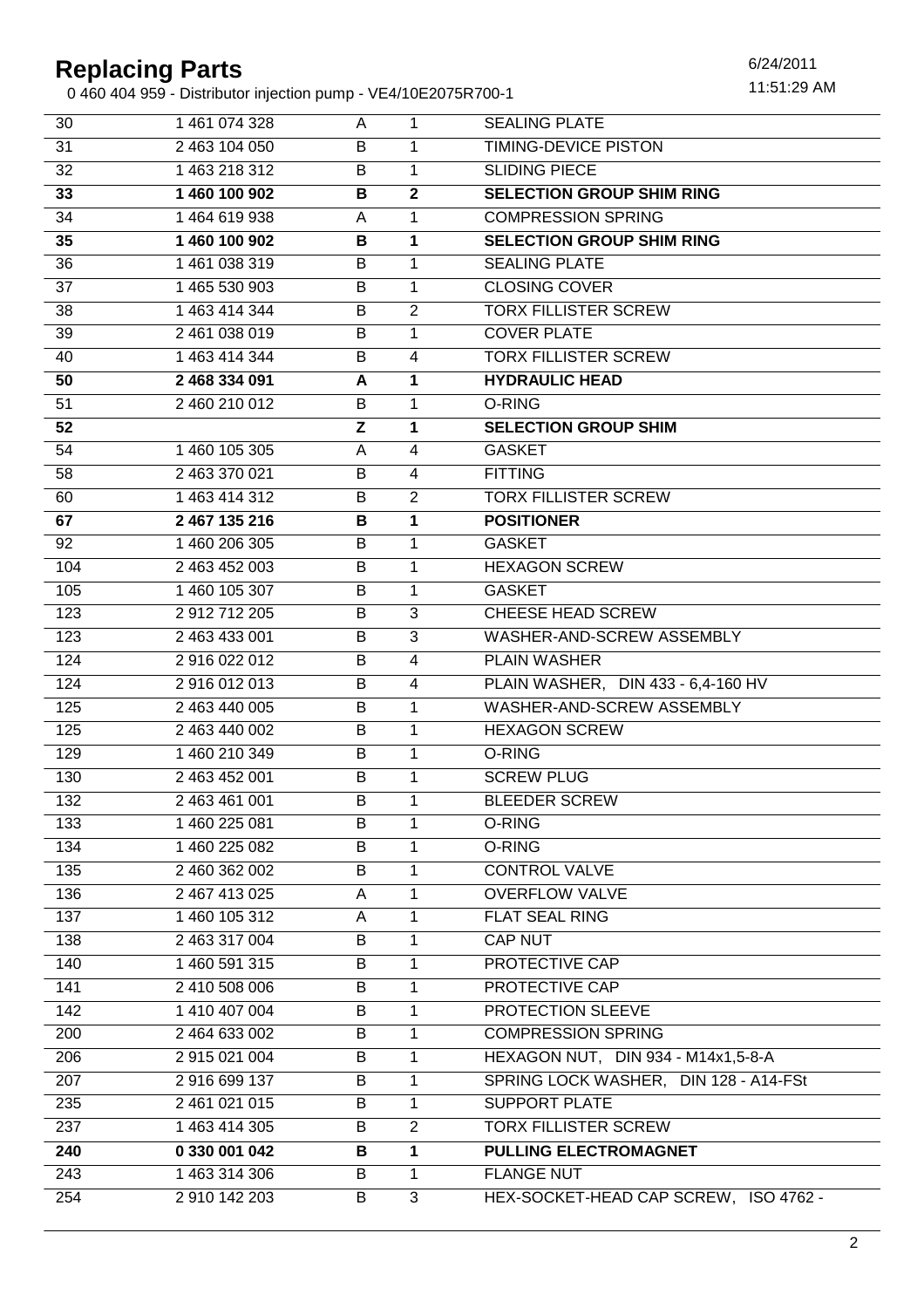0 460 404 959 - Distributor injection pump - VE4/10E2075R700-1 11:50:29 AM

6/24/2011

| 270 | 2 466 434 005 | B |   | <b>COUPLING HALF</b>                   |
|-----|---------------|---|---|----------------------------------------|
| 392 | 1 460 210 322 | A |   | O-RING                                 |
| 393 | 1 463 462 308 | B |   | <b>SCREW PLUG</b>                      |
| 396 | 1 463 433 321 | B |   | WASHER-AND-SCREW ASSEMBLY              |
| 397 | 2 461 300 004 | B |   | <b>CLAMP</b>                           |
| 400 | 2 464 736 001 | В |   | <b>CABLE FASTENER</b>                  |
| 424 | 0 281 002 648 | A | 1 | <b>SOLENOID-OPERATED VALVE</b>         |
| 425 | 1 463 414 344 | B | 2 | <b>TORX FILLISTER SCREW</b>            |
| 509 | 2 461 332 023 | В |   | <b>MOUNTING BRACKET</b>                |
| 800 | 2 465 130 944 | A |   | ASSEMBLY OF SERVICE PARTS PUMP HOUSING |

**Explanations** 

- A Wear part
- B Service part

Z Not a service part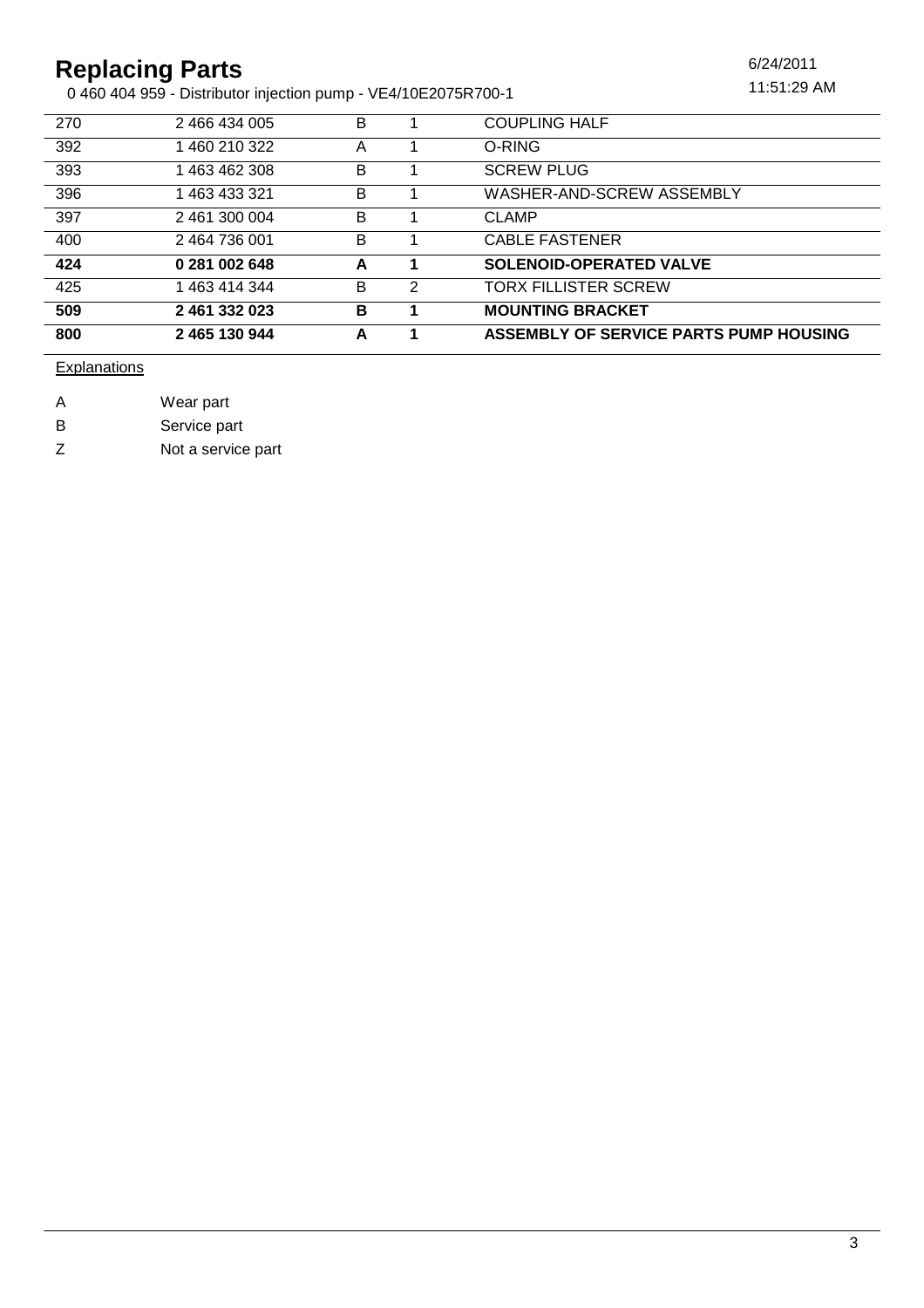Product 0 460 404 959 - Distributor injection pump - VE4/10E2075R700-1 1 460 100 902 - SELECTION GROUP

| <b>Position</b> | Order number  | Info           |                | <b>Quantity Designation</b> |
|-----------------|---------------|----------------|----------------|-----------------------------|
| 1               | 1 460 100 373 | B              | 1              | SHIM RING, 0,20 MM          |
| $\overline{2}$  | 1 460 100 342 | В              | $\mathbf{1}$   | SHIM RING, 0,30 MM          |
| $\overline{3}$  | 1 460 100 374 | B              | $\mathbf{1}$   | SHIM RING, 0,40 MM          |
| $\overline{4}$  | 1 460 100 312 | B              | $\mathbf{1}$   | SHIM RING, 0,50 MM          |
| 5               | 1 460 100 336 | B              | 1              | SHIM RING, 0,60 MM          |
| 6               | 1 460 100 767 | B              | $\overline{1}$ | SHIM RING, 0,70 MM          |
| $\overline{7}$  | 1 460 100 313 | B              | 1              | SHIM RING, 0,80 MM          |
| 8               | 1 460 100 768 | B              | $\mathbf{1}$   | SHIM RING, 0,90 MM          |
| $\overline{9}$  | 1 460 100 314 | B              | $\mathbf{1}$   | SHIM RING, 1,00 MM          |
| 10              | 1 460 100 375 | B              | 1              | SHIM RING, 1,10 MM          |
| 11              | 1 460 100 315 | B              | $\mathbf{1}$   | SHIM RING, 1,20 MM          |
| $\overline{12}$ | 1 460 100 365 | B              | $\mathbf{1}$   | SHIM RING, 1,30 MM          |
| 13              | 1 460 100 769 | B              | 1              | SHIM RING, 1,40 MM          |
| 14              | 1 460 100 316 | B              | 1              | SHIM RING, 1,50 MM          |
| 15              | 1 460 100 770 | $\overline{B}$ | $\overline{1}$ | SHIM RING, 1,60 MM          |
| 16              | 1 460 100 376 | B              | 1              | SHIM RING, 1,70 MM          |
| 17              | 1 460 100 317 | B              | $\mathbf{1}$   | SHIM RING, 1,80 MM          |
| 18              | 1 460 100 377 | B              | 1              | SHIM RING, 1,90 MM          |
| 19              | 1 460 100 318 | B              | $\overline{1}$ | SHIM RING, 2,00 MM          |
| 20              | 1 460 100 848 | В              | $\mathbf{1}$   | SHIM RING, 2,10 MM          |
| 21              | 1 460 100 771 | B              | $\mathbf{1}$   | SHIM RING, 2,20 MM          |
| 22              | 1 460 100 849 | B              | 1              | SHIM RING, 2,30 MM          |
| $\overline{23}$ | 1 460 100 772 | B              | $\mathbf{1}$   | SHIM RING, 2,40 MM          |
| 24              | 1 460 100 850 | B              | $\mathbf{1}$   | SHIM RING, 2,50 MM          |
| 25              | 1 460 100 851 | В              | 1              | SHIM RING, 2,60 MM          |
| 26              | 1 460 100 852 | B              | 1              | SHIM RING, 2,70 MM          |
| $\overline{27}$ | 1 460 100 853 | B              | $\mathbf{1}$   | SHIM RING, 2,80 MM          |
| $\overline{28}$ | 1 460 100 854 | $\overline{B}$ | $\overline{1}$ | SHIM RING, 2,90 MM          |
| 29              | 1 460 100 855 | B              | 1              | SHIM RING, 3,00 MM          |

**Explanations** 

B Service part